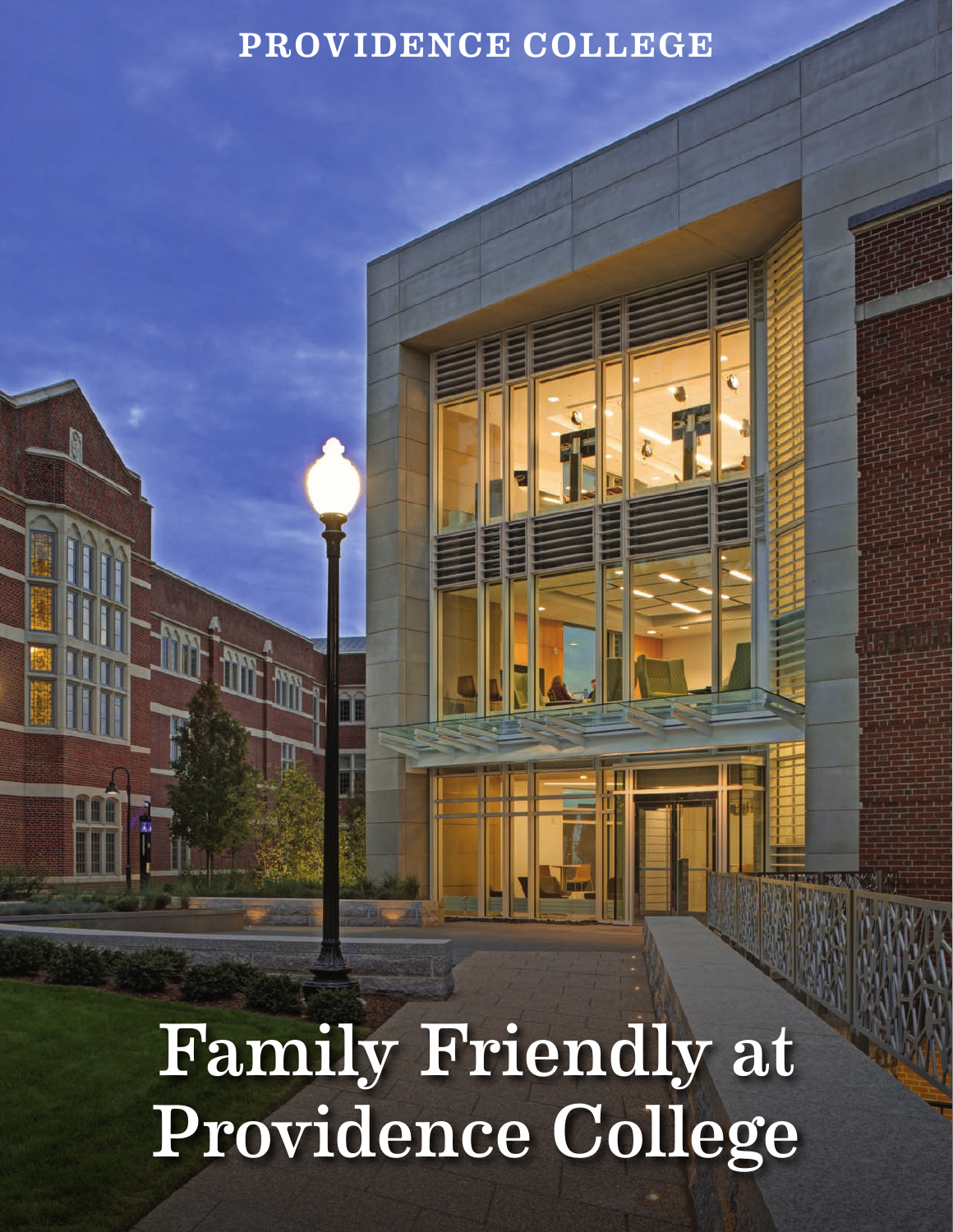#### Family Friendly at Providence College

**Providence College prides itself on being a family that supports its members based on our mission. It is committed to fostering the well-being of faculty and staff and offers a variety of resources and support for faculty as they strive to balance their personal and professional lives.**

**For information beyond this brochure, please visit: https://human-resources.providence.edu/benefits/**



# Child and

- **Dependent Care Flexible Spending Account** allows employees to set aside a portion of salary (up to \$5,000 per year) on a pre-tax basis to pay for out-of-pocket expenses, such as day care tuition, so that the employee or spouse may work, seek work, or study as a full-time student.
- **Bright Horizons CareDirect Program** includes:
	- 1. Full-service backup care for children, adults, and elders. Care can be arranged via a nationwide network of screened, in-home caregivers and care centers. Services include urgent/planned care for well and mildly ill children/adults both in-home and in-center.
	- 2. Additional family support is available through an online caregiver database (Sittercity), allowing faculty and staff to directly select child care, adult/elder care, and pet care.

# Dependent Care Parenting and Tenure

- Providence College abides by all the requirements of the federal Family and Medical Leave Act (FMLA) and other state law entitlements. Faculty who have worked at the College for up to 12 months are eligible for a leave of up to 12 weeks, and eligible faculty also may qualify for one additional week of leave once in each of two consecutive years under state law.
- Faculty who have served the College for at least one year are eligible for a full semester's leave at full pay and benefits if they qualify for FMLA leave for serious illness or birth or adoption of a child.
- Untenured tenure-track faculty who take a full semester's leave under FMLA can, by bi-lateral agreement, turn off their tenure, promotion, and sabbatical clocks while on leave, thus extending the probationary period.
- Probationary faculty are eligible for a pre-tenure research leave, for one semester at full pay and full benefits, that allows them to better juggle their research needs and parenting responsibilities.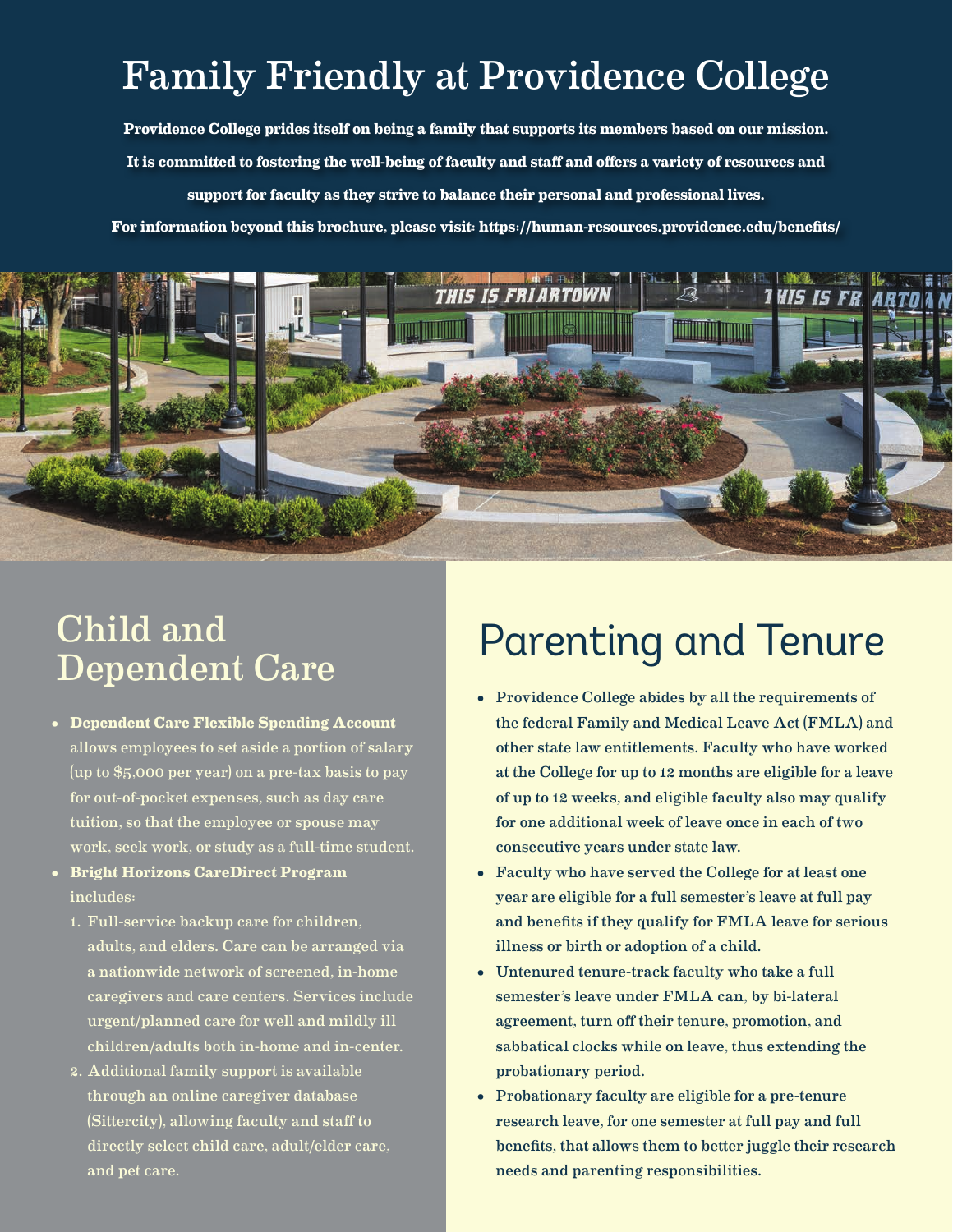#### Educational Benefits

- Upon hire, faculty are eligible for full tuition remission for courses in the undergraduate school, the School of Continuing Education, and graduate programs — with a maximum of two courses per year and a maximum of one degree.
- Spouses and children of full-time faculty are eligible for full tuition remission in the School of Continuing Education after a two-year waiting period. After two years of service, a faculty member's spouse and dependent children receive a 25% tuition discount in the undergraduate and graduate schools. An additional 25% discount in tuition is granted for subsequent years of service, so that after five consecutive years of service, spouses and children are eligible for full tuition remission – with a limit of 4 courses per semester and a maximum of one degree in each school.

## Health Care FSA

- The College offers a Flexible Spending Account for health care, which allows you to pay for expenses not covered by your medical, dental, or vision insurance plans. Pre-tax dollars (up to \$2,650 per year) can be used by the employee and eligible dependents for qualified out-ofpocket expenses.
- Eligible employees may elect to waive coverage under the College's medical and/or dental group insurance plans and receive a buyout in the amount of \$1,400 and/or \$165 respectively, and are subject to federal and state tax. Proof of alternative coverage is required.



### Employee Assistance Program

The EAP provides psychological counseling and referral for employees and their dependents through a network of psychiatrists, psychologists, and certified family counselors. This benefit is paid fully by the College.

#### Leaves of Absence

- Ordinary faculty may earn four weeks of sick leave per year of service. Total accumulation allowed is twentyfour weeks. Sick time is only expended when an academic semester is in session.
- Ordinary faculty are eligible for a pre-tenure research leave of one semester during the probationary period. They also are eligible for semester- or year-long sabbatical leaves after six years of continuous employment. Faculty also may request personal or professional leaves for a variety of reasons.